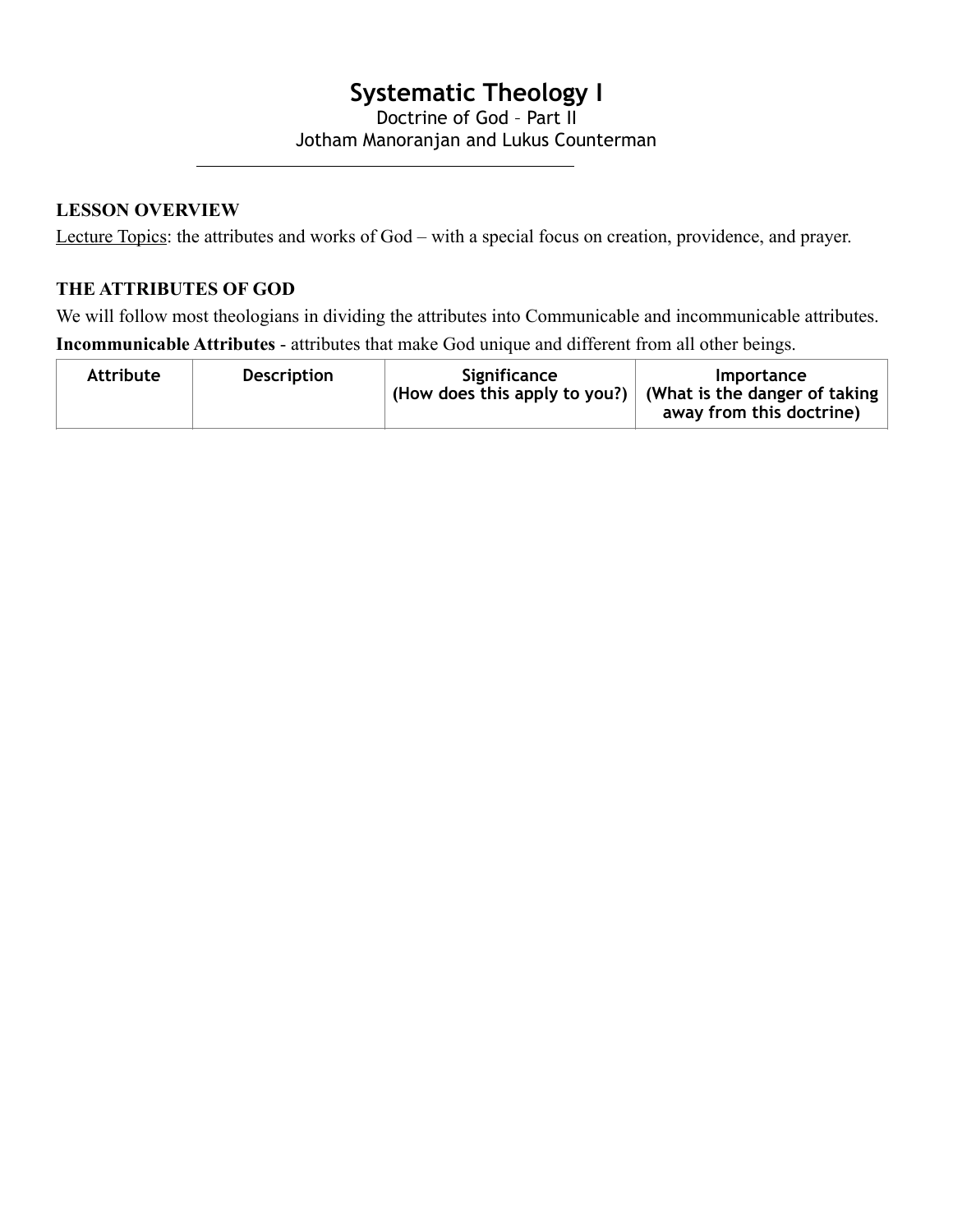| <b>INEINITY</b><br>Space | By definition, there can<br>only be one infinite<br>being, and that being is<br>God |  |
|--------------------------|-------------------------------------------------------------------------------------|--|
| <b>Time</b>              | Ps. 139:7-12                                                                        |  |
| Knowledge                | Ps. 90:1-2                                                                          |  |
| Power                    | Rom. 11:33-36                                                                       |  |
| SELF-EXITENCE            | Ps. 115:3                                                                           |  |
| <b>IMMUTABILITY</b>      | Our life is a derived<br>existence; God has life<br>in himself (John 5:26).         |  |
|                          | Sometimes referred to<br>by words like fidelity<br>or constancy (Heb.<br>13:8)      |  |

**The Communicable Attributes** - These are the attributes that not only tell us more of what God is like, but also give us a pattern for life, for these are the ways in which God wants us to be like Him.

| <b>Attribute</b><br><b>Description</b> | Significance<br>(How does this apply to<br>vou?) | <b>Importance</b><br>(What is the danger of taking)<br>away from this doctrine) |
|----------------------------------------|--------------------------------------------------|---------------------------------------------------------------------------------|
|----------------------------------------|--------------------------------------------------|---------------------------------------------------------------------------------|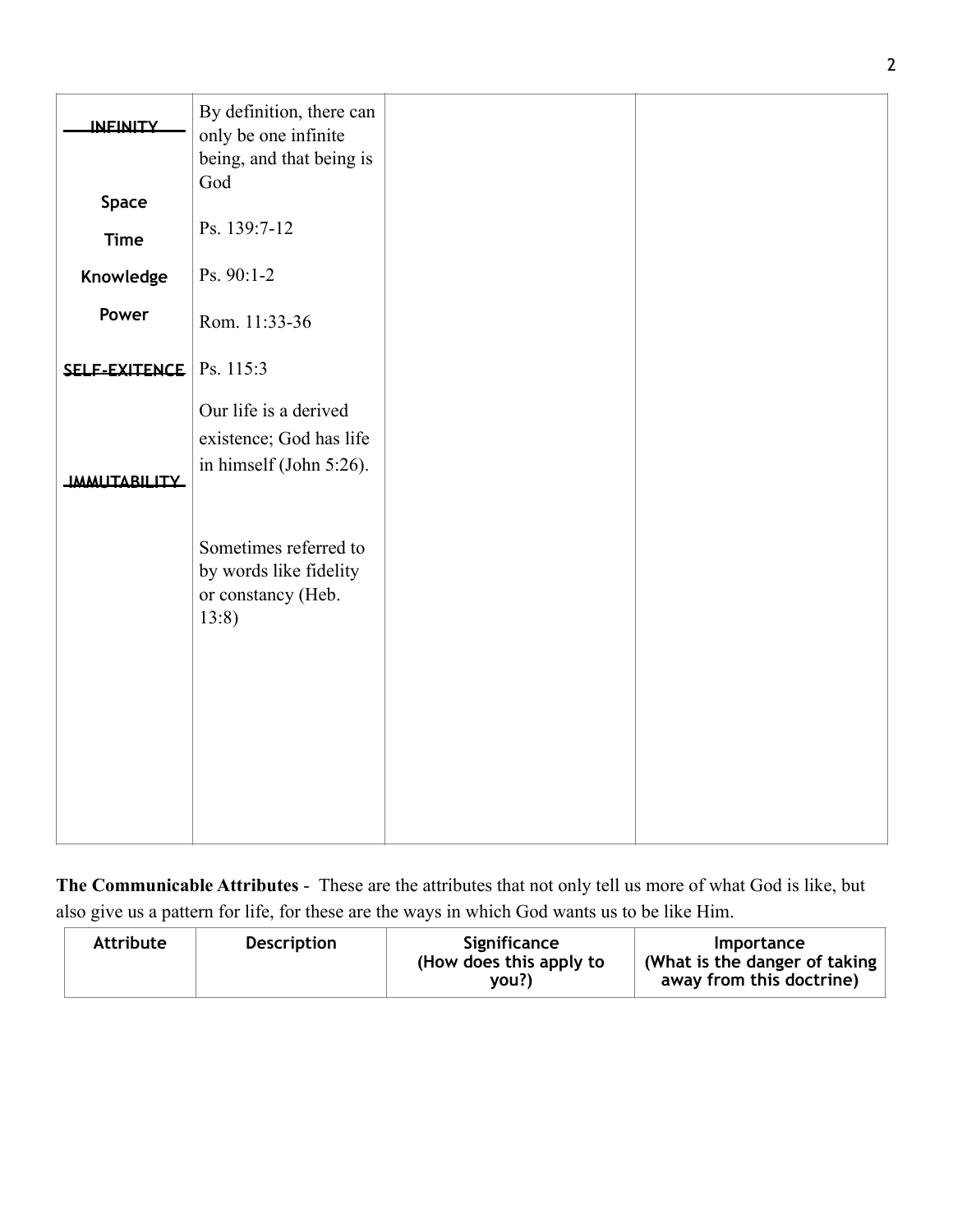| <b>HOLINESS</b>     | This word, in both<br>noun and adjective |  |
|---------------------|------------------------------------------|--|
|                     | form, is clearly                         |  |
|                     | fundamental to the                       |  |
|                     | biblical view of God,                    |  |
|                     | especially in the OT.                    |  |
|                     | There are perhaps four                   |  |
|                     | branches from the root                   |  |
| <b>Purity</b>       | of holiness                              |  |
|                     |                                          |  |
| <b>True</b>         | Hab 1:13                                 |  |
| <b>Righteous or</b> |                                          |  |
| Just                | Num. 23:19                               |  |
|                     |                                          |  |
| Wrath               | Duet. 32:4                               |  |
|                     |                                          |  |
|                     |                                          |  |
| <b>LOVE</b>         | Rom. 1:18                                |  |
|                     |                                          |  |
|                     |                                          |  |
|                     | The quality most                         |  |
|                     | associated with God is                   |  |
|                     | love, (but it must not                   |  |
| <b>Goodness</b>     | be disassociated from                    |  |
|                     | holiness). From the                      |  |
| <b>Gracious</b>     | root of love, we see 4                   |  |
| Merciful            | branches.                                |  |
|                     |                                          |  |
| <b>Hesed</b>        | Matt. 5:45                               |  |
|                     |                                          |  |
|                     | 2 Kings 13:23                            |  |
|                     |                                          |  |
|                     | Dan. 9:18                                |  |
|                     |                                          |  |
|                     | The Hebrew word is                       |  |
|                     | hesed, and it                            |  |
|                     | encompasses the ideas                    |  |
|                     | of loyalty, patience,                    |  |
|                     | and committed love.                      |  |
|                     | (Psalm 136)                              |  |

**Conclusion:** All these attributes and more than we can describe are all found marvelously harmonized in the character of God. As God's people, we are called to be like Him, especially in showing **His love (John 13:34) and His holiness (I Pet. 1:15).** May God plant these two roots deep in our hearts to produce Christlike character in our lives.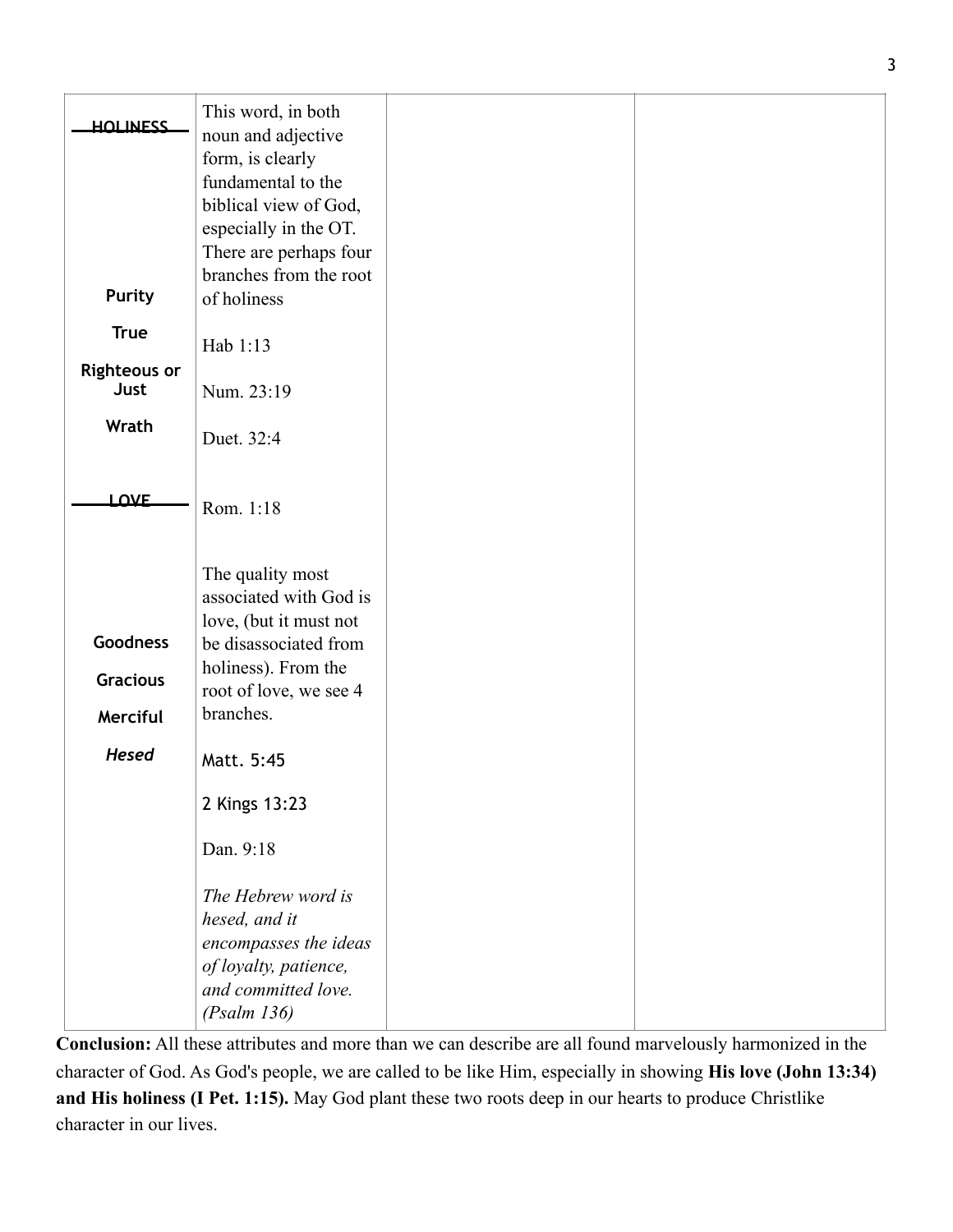#### **Creation:**

What does the Bible emphasize when it comes to creation?

1) God created the \_\_\_\_\_\_\_ universe, including human beings, who alone have the special status of being made in God's image

2) God created the universe out of \_\_\_\_\_\_\_\_\_\_

3) God created by his \_\_\_\_\_\_\_

4) The universe God created was very \_\_\_\_\_\_\_\_\_\_

5) Creation was affected by the \_\_\_\_\_\_\_\_\_\_\_\_

6) Though injured, creation still gives testimony to the glory, power and goodness of its Creator

- 7) God's creation is  $\frac{1}{2}$  and  $\frac{1}{2}$  and  $\frac{1}{2}$  and  $\frac{1}{2}$  and  $\frac{1}{2}$  and  $\frac{1}{2}$  and  $\frac{1}{2}$  and  $\frac{1}{2}$  and  $\frac{1}{2}$  and  $\frac{1}{2}$  and  $\frac{1}{2}$  and  $\frac{1}{2}$  and  $\frac{1}{2}$  and  $\frac{1}{2}$  and  $\frac{$
- 8) God's creation includes the creation of spiritual beings, angels, some of whom fell and became demons